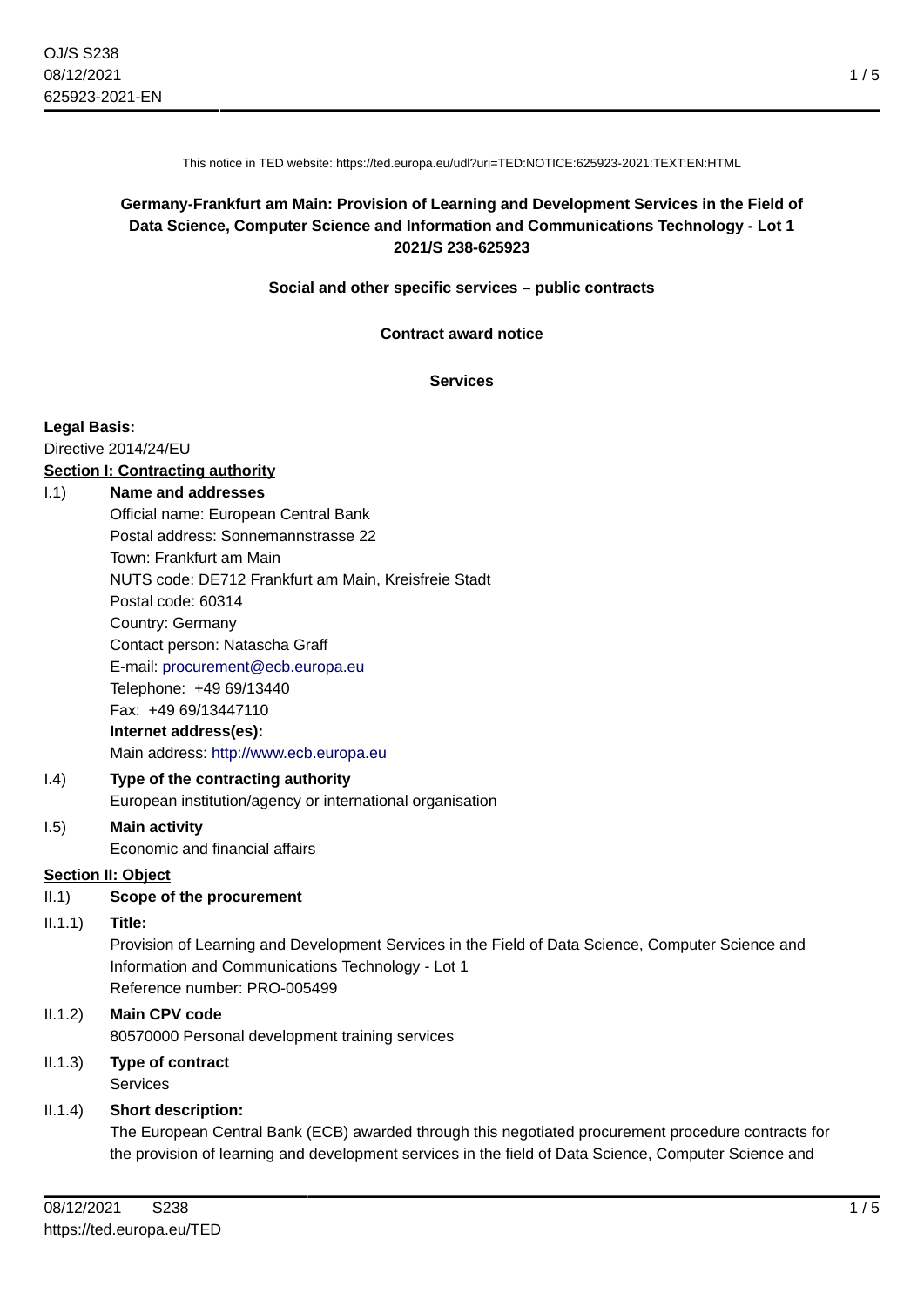Information and Communications Technology. For this lot the ECB awarded two non-exclusive framework service agreements (the 'Contracts') to the suppliers having submitted the most economically advantageous tenders (the 'Contractors'). The contracts were awarded in ranking system.

#### II.1.6) **Information about lots**

This contract is divided into lots: yes

- II.1.7) **Total value of the procurement (excluding VAT)** Value excluding VAT: 1 500 000.00 EUR
- II.2) **Description**
- II.2.1) **Title:**

Learning and Development Services in the Field of Data Science and Computer Science Lot No: 1

## II.2.2) **Additional CPV code(s)**

80000000 Education and training services 80500000 Training services

#### II.2.3) **Place of performance**

NUTS code: DE712 Frankfurt am Main, Kreisfreie Stadt

#### II.2.4) **Description of the procurement:**

The ECB awarded through this procurement contracts to further strengthen the learning programme of its data academy as well as enrich the overall data, technology and ICT offer.

Against this background, the ECB was therefore looking to procure the following services:

Lot 1: Up to three providers to design, and/or co-create, deliver and administer blended learning and development services provided in English in the field of data science and computer science, and the specialisations covered by the ECB Data Academy.

The ECB Data Academy is open to staff members across business areas with the following main objectives:

(i) close knowledge gaps and upskill staff in the field of data science, information technology and data skills;

- (ii) improve general data literacy among staff;
- (iii) support the organisation's data transformation;
- (iv) standardise data skills across business areas using e.g. cross-functional synergies; and

(v) encourage participants to learn from each other and put learning in to practice e.g. in the form of (cross) business area projects.

The procured services are open to all staff of the ECB, and where applicable, to employees of NCAs of the SSM and NCBs of the ESCB. The on-site services will be mainly delivered in Frankfurt am Main and in exceptional cases delivered in local NCB/NCAs locations within the EU.

## II.2.13) **Information about European Union funds**

The procurement is related to a project and/or programme financed by European Union funds: no

## II.2.14) **Additional information**

## **Section IV: Procedure**

- IV.1) **Description**
- IV.1.1) **Form of procedure**
	- Procedure involving negotiations
- IV.1.3) **Information about framework agreement** The procurement involves the establishment of a framework agreement
- IV.1.10) **Identification of the national rules applicable to the procedure:**
- IV.1.11) **Main features of the award procedure:**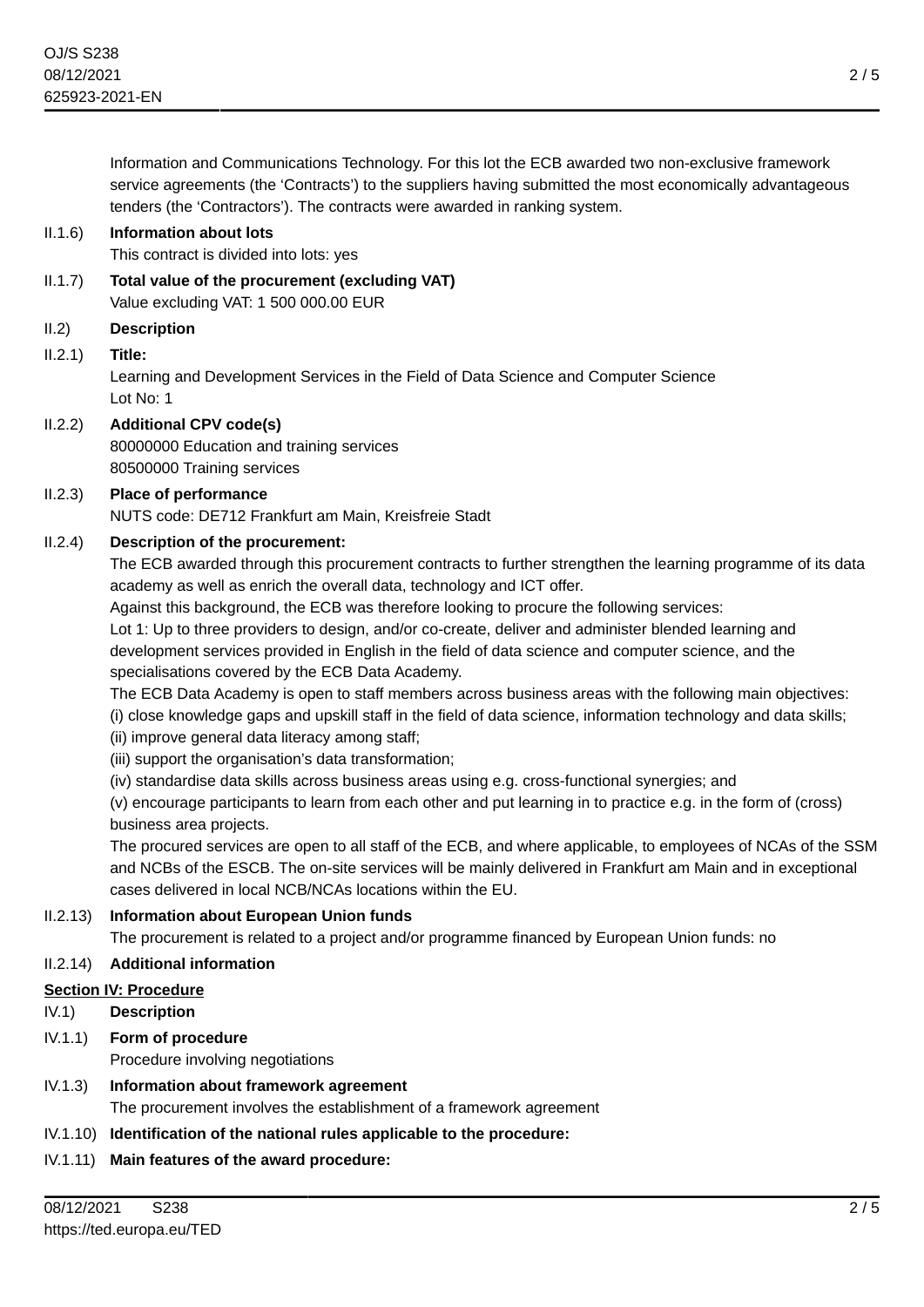# IV.2) **Administrative information** IV.2.1) **Previous publication concerning this procedure** Notice number in the OJ S: [2020/S 251-626986](https://ted.europa.eu/udl?uri=TED:NOTICE:626986-2020:TEXT:EN:HTML) IV.2.9) **Information about termination of call for competition in the form of a prior information notice Section V: Award of contract Contract No:** 1 **Lot No:** 1 **Title:** Learning and Development Services in the Field of Data Science and Computer Science A contract/lot is awarded: yes V.2) **Award of contract** V.2.1) **Date of conclusion of the contract:** 24/11/2021 V.2.2) **Information about tenders** Number of tenders received: 9 Number of tenders received from SMEs: 3 Number of tenders received from tenderers from other EU Member States: 4 Number of tenders received by electronic means: 8 V.2.3) **Name and address of the contractor** Official name: Krisolis Ltd Postal address: 28-32 Pembroke Street Upper Town: Dublin NUTS code: IE061 Dublin Postal code: D02 EK84 Country: Ireland The contractor is an SME V.2.4) **Information on value of the contract/lot (excluding VAT)** Total value of the contract/lot: 1 500 000.00 EUR V.2.5) **Information about subcontracting Section V: Award of contract Contract No:** 2 **Lot No:** 1 **Title:** Learning and Development Services in the Field of Data Science and Computer Science A contract/lot is awarded: yes V.2) **Award of contract** V.2.1) **Date of conclusion of the contract:** 19/11/2021 V.2.2) **Information about tenders**

Number of tenders received: 9 Number of tenders received from SMEs: 3 Number of tenders received from tenderers from other EU Member States: 4 Number of tenders received by electronic means: 8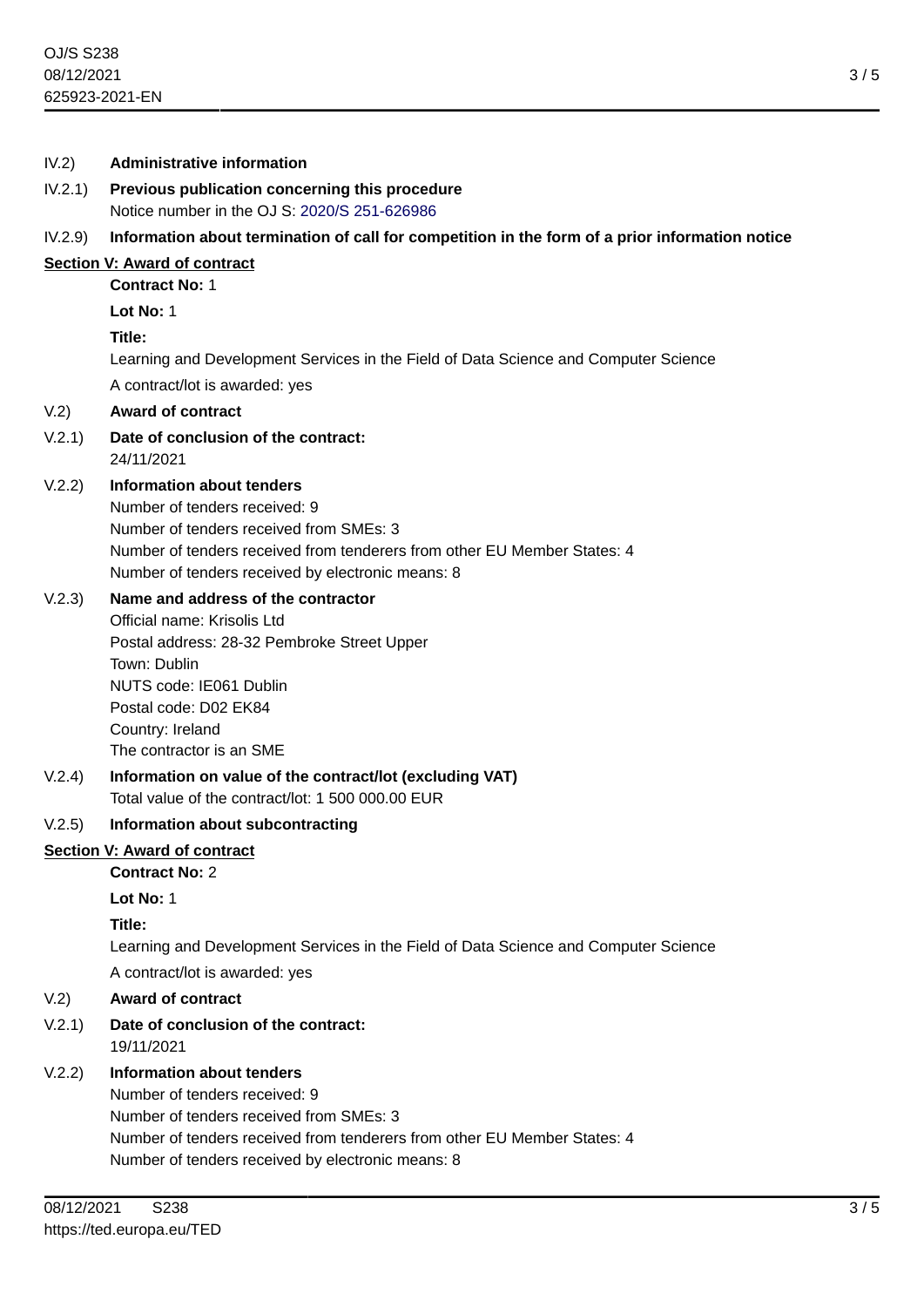## V.2.3) **Name and address of the contractor**

Official name: IE University Postal address: Calle Cardinal Zuniga Town: Segovia NUTS code: ES416 Segovia Postal code: 40003 Country: Spain

V.2.4) **Information on value of the contract/lot (excluding VAT)** Initial estimated total value of the contract/lot: 1 500 000.00 EUR Total value of the contract/lot: 1 500 000.00 EUR

#### V.2.5) **Information about subcontracting**

## **Section VI: Complementary information**

## VI.3) **Additional information:**

The procurement procedure has been conducted in accordance with Art. 35 and 36 Decision ECB/2016/2 of 9 February 2016 laying down the rules on procurement, OJ L 45, 20.2.2016, p. 15 (as amended) available on the ECB website: <http://www.ecb.europa.eu/ecb/jobsproc/tenders/html/index.en.html>

The total values of the procurement and contract(s) indicated in Section II.1.7) and Section(s) V.2.4) are an indicative non-binding spending estimate at the time of contract award.

The estimated value indicated per contract for multi-supplier framework agreements in each case represents the total value of the overall procurement/lot as the value of orders awarded per contractor may not be determined upfront.

The actual value of the contract(s) may differ and will be determined by actual business needs.

#### VI.4) **Procedures for review**

## VI.4.1) **Review body**

Official name: Procurement Review Body of the European Central Bank, c/o Legal Advice Team Postal address: Sonnemannstrasse 22 Town: Frankfurt am Main Postal code: 60314

Country: Germany Telephone: +49 6913440 Fax: +49 6913446886 Internet address: <http://www.ecb.europa.eu>

## VI.4.2) **Body responsible for mediation procedures**

Official name: European Ombudsman Postal address: 1 avenue du Président Robert Schuman Town: Strasbourg Postal code: 67001 Country: France

## VI.4.3) **Review procedure**

Precise information on deadline(s) for review procedures:

The time-limit to bring proceedings under Article 263 of the Treaty on the Functioning of the European Union shall begin to run two months from receipt of the appeal decision.

A complaint to the European Ombudsman does not affect the deadline for lodging appeals.

#### VI.4.4) **Service from which information about the review procedure may be obtained**